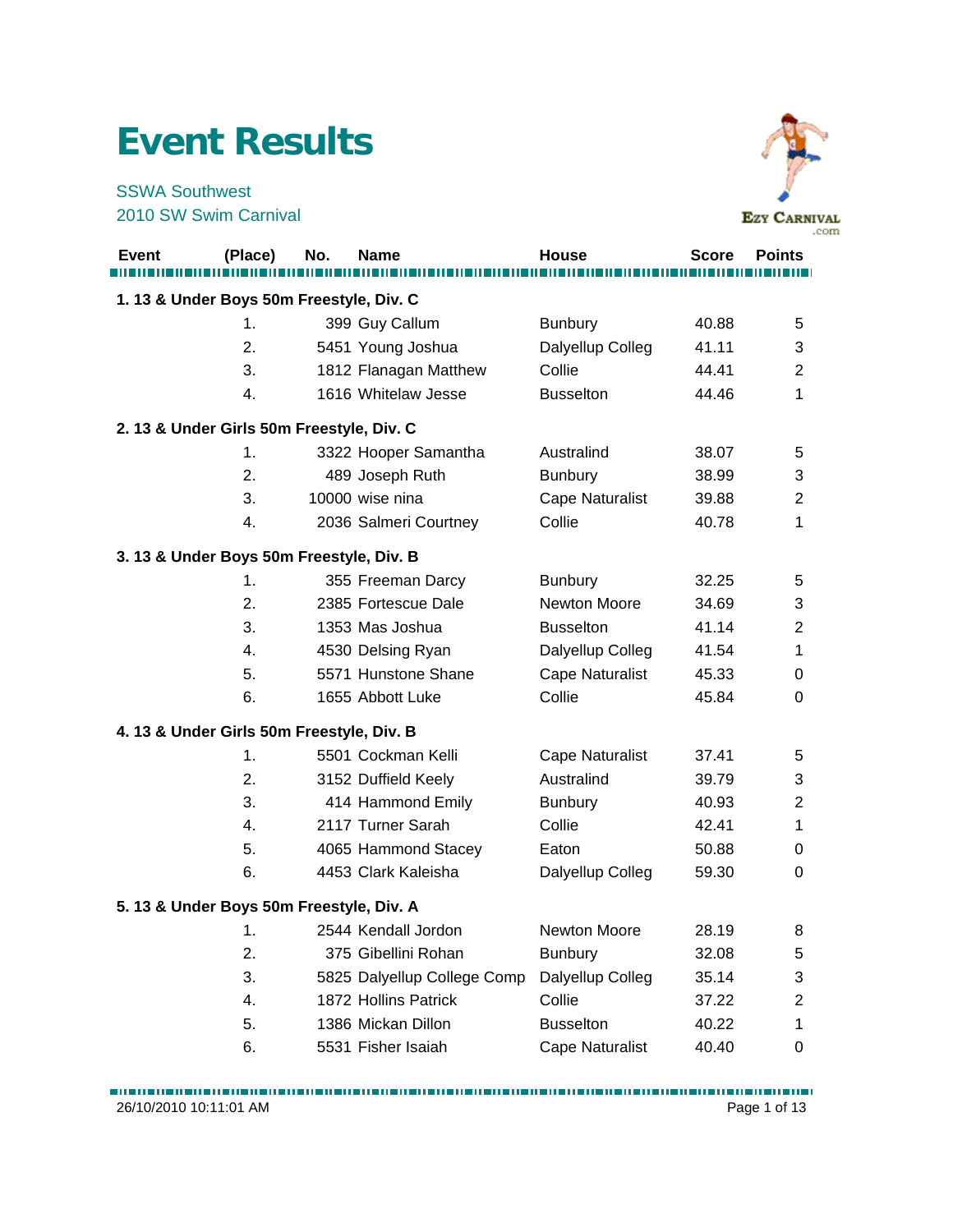| <b>Event</b> | (Place)                                   | No. | <b>Name</b>              | House                  | <b>Score</b> | <b>Points</b>    |
|--------------|-------------------------------------------|-----|--------------------------|------------------------|--------------|------------------|
|              | 6. 13 & Under Girls 50m Freestyle, Div. A |     |                          |                        |              |                  |
|              | 1.                                        |     | 2093 Swan Caitlin        | Collie                 | 34.77        | 8                |
|              | 2.                                        |     | 3933 Young Marnie        | Australind             | 35.03        | 5                |
|              | 3.                                        |     | 803 Smith Breana         | <b>Bunbury</b>         | 35.29        | 3                |
|              | 4.                                        |     | 4285 Wilcox Casey        | Eaton                  | 35.32        | $\overline{2}$   |
|              | 5.                                        |     | 2675 Nichols Darcie      | <b>Newton Moore</b>    | 37.72        | 1                |
|              | 6.                                        |     | 5056 O'Connor Rebecca    | Dalyellup Colleg       | 45.28        | $\mathbf 0$      |
|              | 7. 14 Years Boys 50m Freestyle, Div. C    |     |                          |                        |              |                  |
|              | 1.                                        |     | 3370 Kefalianos Stamatis | Australind             | 31.83        | 5                |
|              | 2.                                        |     | 188 Brookes Luke         | <b>Bunbury</b>         | 35.15        | 3                |
|              | 3.                                        |     | 5524 Emms Jacob          | <b>Cape Naturalist</b> | 36.30        | $\overline{2}$   |
|              | 4.                                        |     | 1966 Merema Jayson       | Collie                 | 36.49        | 1                |
|              | 5.                                        |     | 1186 Francis Perry       | <b>Busselton</b>       | 36.67        | $\mathbf 0$      |
|              | 8. 14 Years Girls 50m Freestyle, Div. C   |     |                          |                        |              |                  |
|              | 1.                                        |     | 4637 Gell Bryony         | Dalyellup Colleg       | 37.89        | 5                |
|              | 2.                                        |     | 1918 Latham Tiffany      | Collie                 | 38.72        | 3                |
|              | 3.                                        |     | 591 McBride Yasmin       | <b>Bunbury</b>         | 38.89        | $\overline{2}$   |
|              | 4.                                        |     | 10001 mau kasey          | Eaton                  | 44.50        | 1                |
|              | 5.                                        |     | 5645 Perry Holly         | <b>Cape Naturalist</b> | 36.36        | 0                |
|              | 6.                                        |     | 1151 Dunlop Cassandra    | <b>Busselton</b>       | 47.16        | $\Omega$         |
|              | 9. 14 Years Boys 50m Freestyle, Div. B    |     |                          |                        |              |                  |
|              | 1.                                        |     | 876 Underwood Luke       | <b>Bunbury</b>         | 31.75        | 5                |
|              | 2.                                        |     | 3070 Cassidy Brett       | Australind             | 34.14        | 3                |
|              | 3.                                        |     | 1712 Bonnell Luke        | Collie                 | 34.81        | $\overline{2}$   |
|              | 4.                                        |     | 968 Andersson Jake       | <b>Busselton</b>       | 36.37        | 1                |
|              | 5.                                        |     | 5506 Cox Cody            | <b>Cape Naturalist</b> | 36.76        | 0                |
|              | 6.                                        |     | 4516 Daws Brandon        | Dalyellup Colleg       | 37.38        | 0                |
|              | 10. 14 Years Girls 50m Freestyle, Div. B  |     |                          |                        |              |                  |
|              | 1.                                        |     | 1903 King Sheridan       | Collie                 | 35.87        | 5                |
|              | 2.                                        |     | 4122 Ladhams Terri       | Eaton                  | 36.60        | 3                |
|              | 3.                                        |     | 4581 Engels Nicola       | Dalyellup Colleg       | 41.40        | $\boldsymbol{2}$ |
|              | 4.                                        |     | 119 Arthur Kate          | <b>Bunbury</b>         | 41.86        | 1                |
|              | 5.                                        |     | 5683 Seitz Rachel        | <b>Cape Naturalist</b> | 46.47        | 0                |
|              | 6.                                        |     | 1190 Fucile Pia-Maree    | <b>Busselton</b>       | 50.60        | 0                |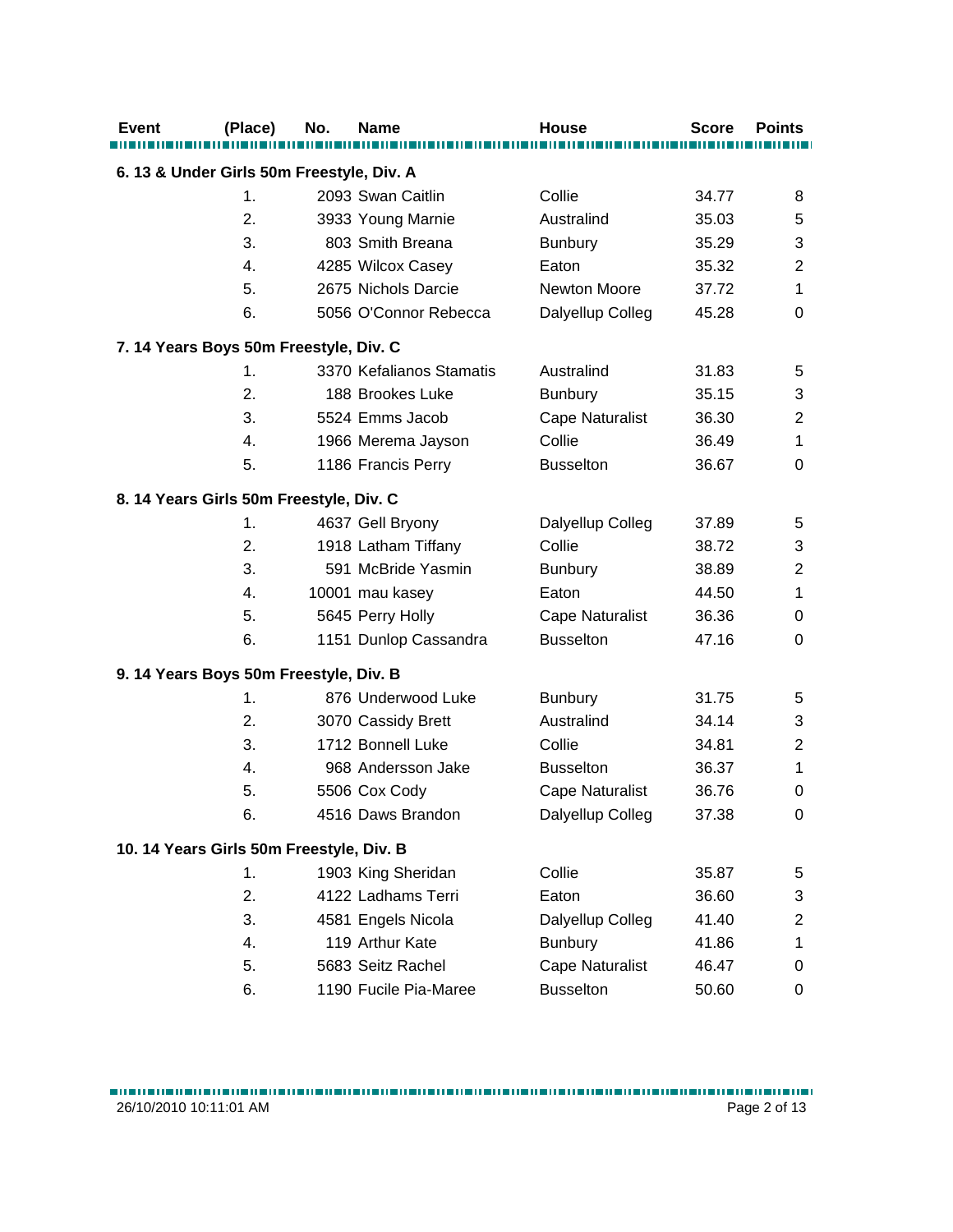| <b>Event</b>                             | (Place) | No. | <b>Name</b>          | House                  | <b>Score</b> | <b>Points</b>    |
|------------------------------------------|---------|-----|----------------------|------------------------|--------------|------------------|
|                                          |         |     |                      |                        |              |                  |
| 11. 14 Years Boys 50m Freestyle, Div. A  |         |     |                      |                        |              |                  |
|                                          | 1.      |     | 3922 Wood Tyson      | Australind             | 31.06        | 8                |
|                                          | 2.      |     | 903 Walker Preston   | <b>Bunbury</b>         | 31.65        | 5                |
|                                          | 3.      |     | 2355 Edwards Zachary | Newton Moore           | 33.49        | 3                |
|                                          | 4.      |     | 2130 Vickers Alex    | Collie                 | 33.98        | $\boldsymbol{2}$ |
|                                          | 5.      |     | 1135 Devenyns Logan  | <b>Busselton</b>       | 34.68        | 1                |
| 12. 14 Years Girls 50m Freestyle, Div. A |         |     |                      |                        |              |                  |
|                                          | 1.      |     | 1948 Matthews Chenon | Collie                 | 31.89        | 8                |
|                                          | 2.      |     | 641 Mountford Amy    | <b>Bunbury</b>         | 36.91        | 5                |
|                                          | 3.      |     | 3059 Campbell Alanah | Australind             | 38.33        | 3                |
|                                          | 4.      |     | 5509 Crute Holly     | <b>Cape Naturalist</b> | 38.61        | $\overline{2}$   |
|                                          | 5.      |     | 4264 Townsend Alyce  | Eaton                  | 39.68        | $\mathbf{1}$     |
|                                          | 6.      |     | 4467 Coles Katelyn   | Dalyellup Colleg       | 40.51        | 0                |
|                                          | 7.      |     | 1556 Taylor Karly    | <b>Busselton</b>       | 40.52        | 0                |
| 13. 15 Years Boys 50m Freestyle, Div. C  |         |     |                      |                        |              |                  |
|                                          | 1.      |     | 715 Piggott Braden   | <b>Bunbury</b>         | 32.59        | 5                |
|                                          | 2.      |     | 1261 Holt Sam        | <b>Busselton</b>       | 32.92        | 3                |
|                                          | 3.      |     | 2021 Pullan Blake    | Collie                 | 33.16        | $\overline{2}$   |
| 14. 15 Years Girls 50m Freestyle, Div. C |         |     |                      |                        |              |                  |
|                                          | 1.      |     | 2988 Bessell Jessica | Australind             | 35.04        | 5                |
|                                          | 2.      |     | 800 Smillie Hannah   | <b>Bunbury</b>         | 38.36        | 3                |
|                                          | 3.      |     | 2583 Lee Rhainey     | Newton Moore           | 42.05        | $\overline{2}$   |
|                                          | 4.      |     | 1702 Best Keely      | Collie                 | 42.73        | 1                |
|                                          | 5.      |     | 1451 Price Natasha   | <b>Busselton</b>       | 42.92        | $\mathbf 0$      |
| 15. 15 Years Boys 50m Freestyle, Div. B  |         |     |                      |                        |              |                  |
|                                          | 1.      |     | 3161 Eames Liam      | Australind             | 29.18        | 5                |
|                                          | 2.      |     | 1108 Cremen Liam     | <b>Busselton</b>       | 31.54        | 3                |
|                                          | 3.      |     | 291 Deschamp Jack    | Bunbury                | 32.16        | $\overline{c}$   |
|                                          | 4.      |     | 1835 Giblett Logan   | Collie                 | 33.03        | 1                |
|                                          | 5.      |     | 2484 Horsfall James  | Newton Moore           | 35.77        | 0                |
|                                          | 6.      |     | 5507 Cox Luke        | <b>Cape Naturalist</b> | 36.72        | 0                |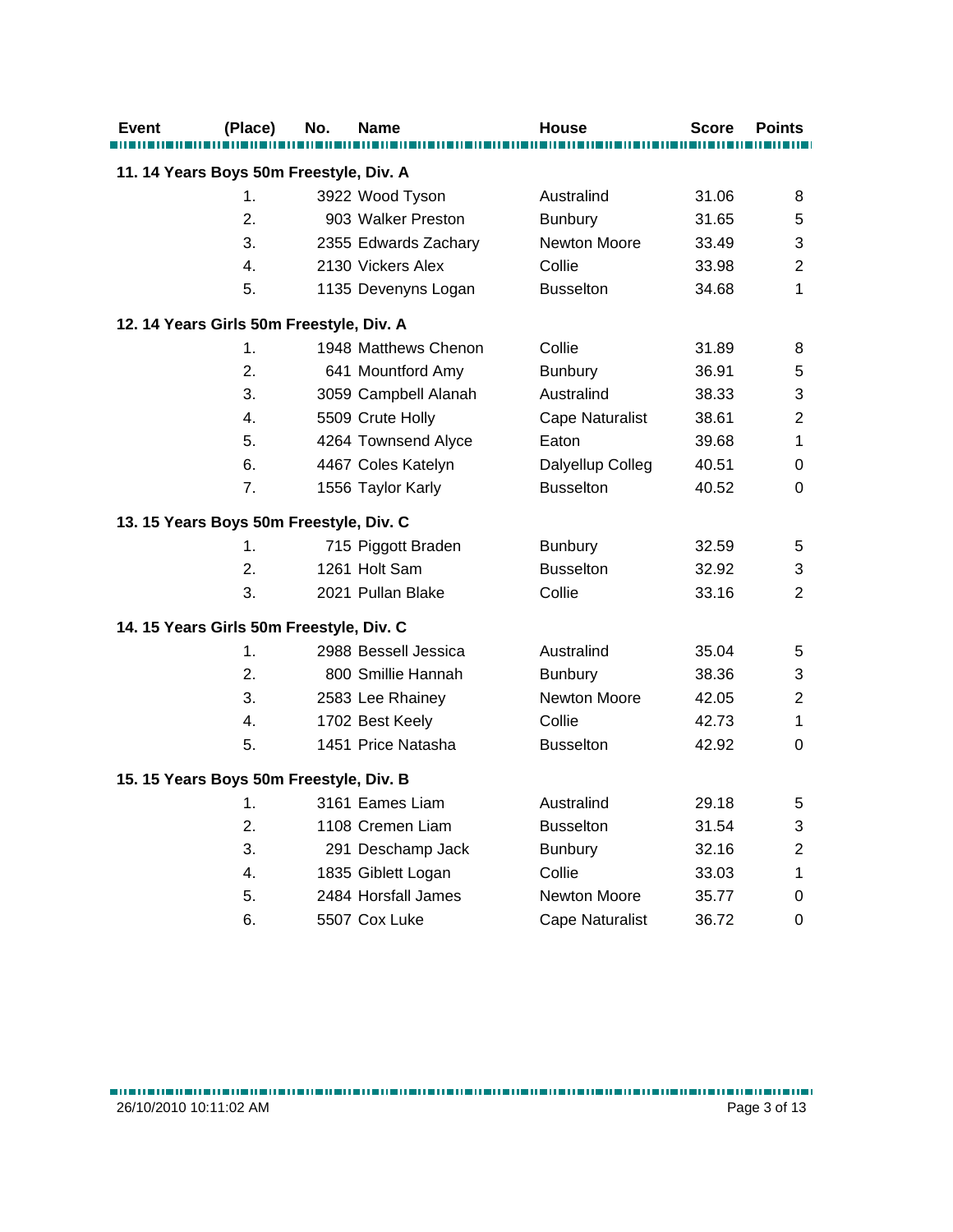| <b>Event</b>                               | (Place)       | No. | <b>Name</b>              | <b>House</b>        | <b>Score</b> | <b>Points</b>  |
|--------------------------------------------|---------------|-----|--------------------------|---------------------|--------------|----------------|
|                                            |               |     |                          |                     |              |                |
| 16. 15 Years Girls 25m Freestyle, Div. B   |               |     |                          |                     |              |                |
|                                            | 1.            |     | 2987 Bessell Emily       | Australind          | 33.33        | 5              |
|                                            | 2.            |     | 131 Ball Joanna          | Bunbury             | 35.70        | 3              |
|                                            | 3.            |     | 2383 Folvig Nyssa        | Newton Moore        | 36.66        | $\overline{c}$ |
|                                            | 4.            |     | 1703 Biffin Annabelle    | Collie              | 39.72        | 1              |
|                                            | 5.            |     | 4232 Smith Jessica       | Eaton               | 40.32        | 0              |
|                                            | 6.            |     | 1651 Yull Madeline       | <b>Busselton</b>    | 43.21        | 0              |
| 17. 15 Years Boys 50m Freestyle, Div. A    |               |     |                          |                     |              |                |
|                                            | $\mathbf 1$ . |     | 356 Freeman Kane         | <b>Bunbury</b>      | 29.64        | 8              |
|                                            | 2.            |     | 3934 Young Reece         | Australind          | 30.60        | 5              |
|                                            | 3.            |     | 4228 Sims Matthew        | Eaton               | 33.03        | 3              |
|                                            | 4.            |     | 1014 Bigwood Jake        | <b>Busselton</b>    | 33.19        | $\overline{2}$ |
|                                            | 5.            |     | 2348 Drummond Joel       | Newton Moore        | 35.37        | 1              |
| 18. 15 Years Girls 50m Freestyle, Div. A   |               |     |                          |                     |              |                |
|                                            | 1.            |     | 3318 Holloway Ellie      | Australind          | 32.30        | 8              |
|                                            | 2.            |     | 2545 Kendall Phoebe-Rose | <b>Newton Moore</b> | 38.01        | 5              |
|                                            | 3.            |     | 867 Trigwell Ebony       | <b>Bunbury</b>      | 38.81        | 3              |
|                                            | 4.            |     | 1017 Blechynden Larissa  | <b>Busselton</b>    | 40.14        | $\mathbf{2}$   |
|                                            | 5.            |     | 1730 Byrne Jacinta       | Collie              | 42.06        | 1              |
| 25. 13 & Under Boys 50m Butterfly, Div. A  |               |     |                          |                     |              |                |
|                                            | 1.            |     | 2544 Kendall Jordon      | Newton Moore        | 30.92        | 8              |
|                                            | 2.            |     | 355 Freeman Darcy        | <b>Bunbury</b>      | 49.07        | 5              |
|                                            | 3.            |     | 1872 Hollins Patrick     | Collie              | 56.94        | 3              |
| 26. 13 & Under Girls 50m Butterfly, Div. A |               |     |                          |                     |              |                |
|                                            | 1.            |     | 3933 Young Marnie        | Australind          | 39.25        | 8              |
|                                            | 2.            |     | 2093 Swan Caitlin        | Collie              | 43.75        | 5              |
|                                            | 3.            |     | 2675 Nichols Darcie      | Newton Moore        | 51.02        | 3              |
| 27. 14 Years Boys 50m Butterfly, Div. A    |               |     |                          |                     |              |                |
|                                            | 1.            |     | 3922 Wood Tyson          | Australind          | 39.58        | 8              |
|                                            | 2.            |     | 2355 Edwards Zachary     | <b>Newton Moore</b> | 46.22        | 5              |
|                                            | 3.            |     | 1712 Bonnell Luke        | Collie              | 51.27        | 3              |
|                                            | 4.            |     | 1186 Francis Perry       | <b>Busselton</b>    | 55.67        | 2              |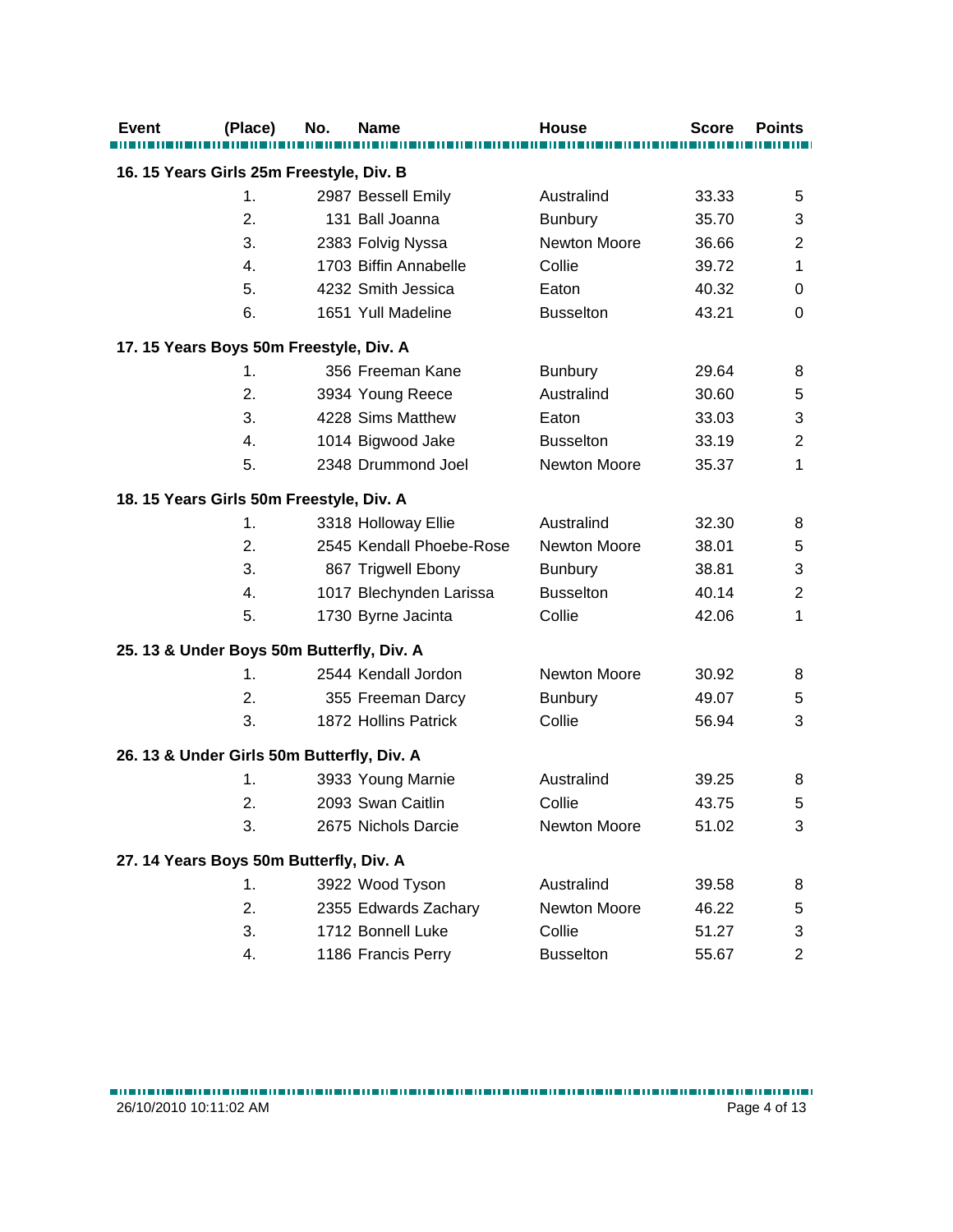| 28. 14 Years Girls 50m Butterfly, Div. A<br>1948 Matthews Chenon<br>1.<br>Collie<br>39.02<br>8<br>2.<br>45.51<br>4264 Townsend Alyce<br>Eaton<br>5<br>3.<br>3<br>4467 Coles Katelyn<br>Dalyellup Colleg<br>48.82<br>591 McBride Yasmin<br>$\boldsymbol{2}$<br>4.<br><b>Bunbury</b><br>53.55<br>5.<br><b>Busselton</b><br>1572 Triglia Elouise<br>1:01.50<br>1<br>29. 15 Years Boys 50m Butterfly, Div. A<br>3934 Young Reece<br>Australind<br>34.22<br>1.<br>8<br>2.<br>356 Freeman Kane<br><b>Bunbury</b><br>35.71<br>5<br>3.<br>2157 Woodman Joshua<br>Collie<br>3<br>42.65<br>1108 Cremen Liam<br>$\overline{2}$<br>4.<br><b>Busselton</b><br>42.72<br>30. 15 Years Girls 50m Butterfly, Div. A<br>3318 Holloway Ellie<br>Australind<br>36.04<br>1.<br>8<br>2545 Kendall Phoebe-Rose<br>Newton Moore<br>2.<br>47.49<br>5<br>3<br>3.<br>1728 Bylund Jennifer<br>Collie<br>48.09<br>35. 13 & Under Boys 50m Breaststroke, Div. B<br>2385 Fortescue Dale<br>Newton Moore<br>1.<br>47.16<br>5<br>3<br>2.<br>355 Freeman Darcy<br><b>Bunbury</b><br>48.11<br>3.<br>5343 Tuck Will<br>$\boldsymbol{2}$<br>Dalyellup Colleg<br>48.78<br>4.<br>1812 Flanagan Matthew<br>Collie<br>55.73<br>1<br>5.<br>1353 Mas Joshua<br><b>Busselton</b><br>59.87<br>0<br>6.<br>5692 Snowdon Jake<br><b>Cape Naturalist</b><br>1:02.16<br>0<br>36. 13 & Under Girls 50m Breaststroke, Div. B<br>1.<br>4285 Wilcox Casey<br>52.23<br>Eaton<br>5<br>2036 Salmeri Courtney<br>$\sqrt{3}$<br>2.<br>Collie<br>53.27<br>$\overline{\mathbf{c}}$<br>3.<br>54.37<br>5629 Nagtzaam Riley<br><b>Cape Naturalist</b><br>54.71<br>4.<br>489 Joseph Ruth<br><b>Bunbury</b><br>1<br>5.<br>Australind<br>3322 Hooper Samantha<br>56.01<br>0<br>6.<br>5056 O'Connor Rebecca<br>Dalyellup Colleg<br>1:09.46<br>$\mathbf 0$<br>37. 13 & Under Boys 50m Breaststroke, Div. A<br>2544 Kendall Jordon<br>Newton Moore<br>38.56<br>1.<br>8<br>2.<br>Collie<br>1872 Hollins Patrick<br>48.38<br>5<br>3.<br>3<br>5531 Fisher Isaiah<br><b>Cape Naturalist</b><br>49.84<br>375 Gibellini Rohan<br><b>Bunbury</b><br>52.49<br>$\overline{\mathbf{c}}$<br>4. | <b>Event</b> | (Place) | No. | <b>Name</b>         | <b>House</b>     | <b>Score</b> | <b>Points</b> |  |  |  |
|---------------------------------------------------------------------------------------------------------------------------------------------------------------------------------------------------------------------------------------------------------------------------------------------------------------------------------------------------------------------------------------------------------------------------------------------------------------------------------------------------------------------------------------------------------------------------------------------------------------------------------------------------------------------------------------------------------------------------------------------------------------------------------------------------------------------------------------------------------------------------------------------------------------------------------------------------------------------------------------------------------------------------------------------------------------------------------------------------------------------------------------------------------------------------------------------------------------------------------------------------------------------------------------------------------------------------------------------------------------------------------------------------------------------------------------------------------------------------------------------------------------------------------------------------------------------------------------------------------------------------------------------------------------------------------------------------------------------------------------------------------------------------------------------------------------------------------------------------------------------------------------------------------------------------------------------------------------------------------------------------------------------------------------------------------------------------------------------------------------|--------------|---------|-----|---------------------|------------------|--------------|---------------|--|--|--|
|                                                                                                                                                                                                                                                                                                                                                                                                                                                                                                                                                                                                                                                                                                                                                                                                                                                                                                                                                                                                                                                                                                                                                                                                                                                                                                                                                                                                                                                                                                                                                                                                                                                                                                                                                                                                                                                                                                                                                                                                                                                                                                               |              |         |     |                     |                  |              |               |  |  |  |
|                                                                                                                                                                                                                                                                                                                                                                                                                                                                                                                                                                                                                                                                                                                                                                                                                                                                                                                                                                                                                                                                                                                                                                                                                                                                                                                                                                                                                                                                                                                                                                                                                                                                                                                                                                                                                                                                                                                                                                                                                                                                                                               |              |         |     |                     |                  |              |               |  |  |  |
|                                                                                                                                                                                                                                                                                                                                                                                                                                                                                                                                                                                                                                                                                                                                                                                                                                                                                                                                                                                                                                                                                                                                                                                                                                                                                                                                                                                                                                                                                                                                                                                                                                                                                                                                                                                                                                                                                                                                                                                                                                                                                                               |              |         |     |                     |                  |              |               |  |  |  |
|                                                                                                                                                                                                                                                                                                                                                                                                                                                                                                                                                                                                                                                                                                                                                                                                                                                                                                                                                                                                                                                                                                                                                                                                                                                                                                                                                                                                                                                                                                                                                                                                                                                                                                                                                                                                                                                                                                                                                                                                                                                                                                               |              |         |     |                     |                  |              |               |  |  |  |
|                                                                                                                                                                                                                                                                                                                                                                                                                                                                                                                                                                                                                                                                                                                                                                                                                                                                                                                                                                                                                                                                                                                                                                                                                                                                                                                                                                                                                                                                                                                                                                                                                                                                                                                                                                                                                                                                                                                                                                                                                                                                                                               |              |         |     |                     |                  |              |               |  |  |  |
|                                                                                                                                                                                                                                                                                                                                                                                                                                                                                                                                                                                                                                                                                                                                                                                                                                                                                                                                                                                                                                                                                                                                                                                                                                                                                                                                                                                                                                                                                                                                                                                                                                                                                                                                                                                                                                                                                                                                                                                                                                                                                                               |              |         |     |                     |                  |              |               |  |  |  |
|                                                                                                                                                                                                                                                                                                                                                                                                                                                                                                                                                                                                                                                                                                                                                                                                                                                                                                                                                                                                                                                                                                                                                                                                                                                                                                                                                                                                                                                                                                                                                                                                                                                                                                                                                                                                                                                                                                                                                                                                                                                                                                               |              |         |     |                     |                  |              |               |  |  |  |
|                                                                                                                                                                                                                                                                                                                                                                                                                                                                                                                                                                                                                                                                                                                                                                                                                                                                                                                                                                                                                                                                                                                                                                                                                                                                                                                                                                                                                                                                                                                                                                                                                                                                                                                                                                                                                                                                                                                                                                                                                                                                                                               |              |         |     |                     |                  |              |               |  |  |  |
|                                                                                                                                                                                                                                                                                                                                                                                                                                                                                                                                                                                                                                                                                                                                                                                                                                                                                                                                                                                                                                                                                                                                                                                                                                                                                                                                                                                                                                                                                                                                                                                                                                                                                                                                                                                                                                                                                                                                                                                                                                                                                                               |              |         |     |                     |                  |              |               |  |  |  |
|                                                                                                                                                                                                                                                                                                                                                                                                                                                                                                                                                                                                                                                                                                                                                                                                                                                                                                                                                                                                                                                                                                                                                                                                                                                                                                                                                                                                                                                                                                                                                                                                                                                                                                                                                                                                                                                                                                                                                                                                                                                                                                               |              |         |     |                     |                  |              |               |  |  |  |
|                                                                                                                                                                                                                                                                                                                                                                                                                                                                                                                                                                                                                                                                                                                                                                                                                                                                                                                                                                                                                                                                                                                                                                                                                                                                                                                                                                                                                                                                                                                                                                                                                                                                                                                                                                                                                                                                                                                                                                                                                                                                                                               |              |         |     |                     |                  |              |               |  |  |  |
|                                                                                                                                                                                                                                                                                                                                                                                                                                                                                                                                                                                                                                                                                                                                                                                                                                                                                                                                                                                                                                                                                                                                                                                                                                                                                                                                                                                                                                                                                                                                                                                                                                                                                                                                                                                                                                                                                                                                                                                                                                                                                                               |              |         |     |                     |                  |              |               |  |  |  |
|                                                                                                                                                                                                                                                                                                                                                                                                                                                                                                                                                                                                                                                                                                                                                                                                                                                                                                                                                                                                                                                                                                                                                                                                                                                                                                                                                                                                                                                                                                                                                                                                                                                                                                                                                                                                                                                                                                                                                                                                                                                                                                               |              |         |     |                     |                  |              |               |  |  |  |
|                                                                                                                                                                                                                                                                                                                                                                                                                                                                                                                                                                                                                                                                                                                                                                                                                                                                                                                                                                                                                                                                                                                                                                                                                                                                                                                                                                                                                                                                                                                                                                                                                                                                                                                                                                                                                                                                                                                                                                                                                                                                                                               |              |         |     |                     |                  |              |               |  |  |  |
|                                                                                                                                                                                                                                                                                                                                                                                                                                                                                                                                                                                                                                                                                                                                                                                                                                                                                                                                                                                                                                                                                                                                                                                                                                                                                                                                                                                                                                                                                                                                                                                                                                                                                                                                                                                                                                                                                                                                                                                                                                                                                                               |              |         |     |                     |                  |              |               |  |  |  |
|                                                                                                                                                                                                                                                                                                                                                                                                                                                                                                                                                                                                                                                                                                                                                                                                                                                                                                                                                                                                                                                                                                                                                                                                                                                                                                                                                                                                                                                                                                                                                                                                                                                                                                                                                                                                                                                                                                                                                                                                                                                                                                               |              |         |     |                     |                  |              |               |  |  |  |
|                                                                                                                                                                                                                                                                                                                                                                                                                                                                                                                                                                                                                                                                                                                                                                                                                                                                                                                                                                                                                                                                                                                                                                                                                                                                                                                                                                                                                                                                                                                                                                                                                                                                                                                                                                                                                                                                                                                                                                                                                                                                                                               |              |         |     |                     |                  |              |               |  |  |  |
|                                                                                                                                                                                                                                                                                                                                                                                                                                                                                                                                                                                                                                                                                                                                                                                                                                                                                                                                                                                                                                                                                                                                                                                                                                                                                                                                                                                                                                                                                                                                                                                                                                                                                                                                                                                                                                                                                                                                                                                                                                                                                                               |              |         |     |                     |                  |              |               |  |  |  |
|                                                                                                                                                                                                                                                                                                                                                                                                                                                                                                                                                                                                                                                                                                                                                                                                                                                                                                                                                                                                                                                                                                                                                                                                                                                                                                                                                                                                                                                                                                                                                                                                                                                                                                                                                                                                                                                                                                                                                                                                                                                                                                               |              |         |     |                     |                  |              |               |  |  |  |
|                                                                                                                                                                                                                                                                                                                                                                                                                                                                                                                                                                                                                                                                                                                                                                                                                                                                                                                                                                                                                                                                                                                                                                                                                                                                                                                                                                                                                                                                                                                                                                                                                                                                                                                                                                                                                                                                                                                                                                                                                                                                                                               |              |         |     |                     |                  |              |               |  |  |  |
|                                                                                                                                                                                                                                                                                                                                                                                                                                                                                                                                                                                                                                                                                                                                                                                                                                                                                                                                                                                                                                                                                                                                                                                                                                                                                                                                                                                                                                                                                                                                                                                                                                                                                                                                                                                                                                                                                                                                                                                                                                                                                                               |              |         |     |                     |                  |              |               |  |  |  |
|                                                                                                                                                                                                                                                                                                                                                                                                                                                                                                                                                                                                                                                                                                                                                                                                                                                                                                                                                                                                                                                                                                                                                                                                                                                                                                                                                                                                                                                                                                                                                                                                                                                                                                                                                                                                                                                                                                                                                                                                                                                                                                               |              |         |     |                     |                  |              |               |  |  |  |
|                                                                                                                                                                                                                                                                                                                                                                                                                                                                                                                                                                                                                                                                                                                                                                                                                                                                                                                                                                                                                                                                                                                                                                                                                                                                                                                                                                                                                                                                                                                                                                                                                                                                                                                                                                                                                                                                                                                                                                                                                                                                                                               |              |         |     |                     |                  |              |               |  |  |  |
|                                                                                                                                                                                                                                                                                                                                                                                                                                                                                                                                                                                                                                                                                                                                                                                                                                                                                                                                                                                                                                                                                                                                                                                                                                                                                                                                                                                                                                                                                                                                                                                                                                                                                                                                                                                                                                                                                                                                                                                                                                                                                                               |              |         |     |                     |                  |              |               |  |  |  |
|                                                                                                                                                                                                                                                                                                                                                                                                                                                                                                                                                                                                                                                                                                                                                                                                                                                                                                                                                                                                                                                                                                                                                                                                                                                                                                                                                                                                                                                                                                                                                                                                                                                                                                                                                                                                                                                                                                                                                                                                                                                                                                               |              |         |     |                     |                  |              |               |  |  |  |
|                                                                                                                                                                                                                                                                                                                                                                                                                                                                                                                                                                                                                                                                                                                                                                                                                                                                                                                                                                                                                                                                                                                                                                                                                                                                                                                                                                                                                                                                                                                                                                                                                                                                                                                                                                                                                                                                                                                                                                                                                                                                                                               |              |         |     |                     |                  |              |               |  |  |  |
|                                                                                                                                                                                                                                                                                                                                                                                                                                                                                                                                                                                                                                                                                                                                                                                                                                                                                                                                                                                                                                                                                                                                                                                                                                                                                                                                                                                                                                                                                                                                                                                                                                                                                                                                                                                                                                                                                                                                                                                                                                                                                                               |              |         |     |                     |                  |              |               |  |  |  |
|                                                                                                                                                                                                                                                                                                                                                                                                                                                                                                                                                                                                                                                                                                                                                                                                                                                                                                                                                                                                                                                                                                                                                                                                                                                                                                                                                                                                                                                                                                                                                                                                                                                                                                                                                                                                                                                                                                                                                                                                                                                                                                               |              |         |     |                     |                  |              |               |  |  |  |
|                                                                                                                                                                                                                                                                                                                                                                                                                                                                                                                                                                                                                                                                                                                                                                                                                                                                                                                                                                                                                                                                                                                                                                                                                                                                                                                                                                                                                                                                                                                                                                                                                                                                                                                                                                                                                                                                                                                                                                                                                                                                                                               |              |         |     |                     |                  |              |               |  |  |  |
|                                                                                                                                                                                                                                                                                                                                                                                                                                                                                                                                                                                                                                                                                                                                                                                                                                                                                                                                                                                                                                                                                                                                                                                                                                                                                                                                                                                                                                                                                                                                                                                                                                                                                                                                                                                                                                                                                                                                                                                                                                                                                                               |              |         |     |                     |                  |              |               |  |  |  |
|                                                                                                                                                                                                                                                                                                                                                                                                                                                                                                                                                                                                                                                                                                                                                                                                                                                                                                                                                                                                                                                                                                                                                                                                                                                                                                                                                                                                                                                                                                                                                                                                                                                                                                                                                                                                                                                                                                                                                                                                                                                                                                               |              |         |     |                     |                  |              |               |  |  |  |
|                                                                                                                                                                                                                                                                                                                                                                                                                                                                                                                                                                                                                                                                                                                                                                                                                                                                                                                                                                                                                                                                                                                                                                                                                                                                                                                                                                                                                                                                                                                                                                                                                                                                                                                                                                                                                                                                                                                                                                                                                                                                                                               |              |         |     |                     |                  |              |               |  |  |  |
|                                                                                                                                                                                                                                                                                                                                                                                                                                                                                                                                                                                                                                                                                                                                                                                                                                                                                                                                                                                                                                                                                                                                                                                                                                                                                                                                                                                                                                                                                                                                                                                                                                                                                                                                                                                                                                                                                                                                                                                                                                                                                                               |              |         |     |                     |                  |              |               |  |  |  |
|                                                                                                                                                                                                                                                                                                                                                                                                                                                                                                                                                                                                                                                                                                                                                                                                                                                                                                                                                                                                                                                                                                                                                                                                                                                                                                                                                                                                                                                                                                                                                                                                                                                                                                                                                                                                                                                                                                                                                                                                                                                                                                               |              |         |     |                     |                  |              |               |  |  |  |
|                                                                                                                                                                                                                                                                                                                                                                                                                                                                                                                                                                                                                                                                                                                                                                                                                                                                                                                                                                                                                                                                                                                                                                                                                                                                                                                                                                                                                                                                                                                                                                                                                                                                                                                                                                                                                                                                                                                                                                                                                                                                                                               |              |         |     |                     |                  |              |               |  |  |  |
|                                                                                                                                                                                                                                                                                                                                                                                                                                                                                                                                                                                                                                                                                                                                                                                                                                                                                                                                                                                                                                                                                                                                                                                                                                                                                                                                                                                                                                                                                                                                                                                                                                                                                                                                                                                                                                                                                                                                                                                                                                                                                                               |              | 5.      |     | 1616 Whitelaw Jesse | <b>Busselton</b> | 52.94        | 1             |  |  |  |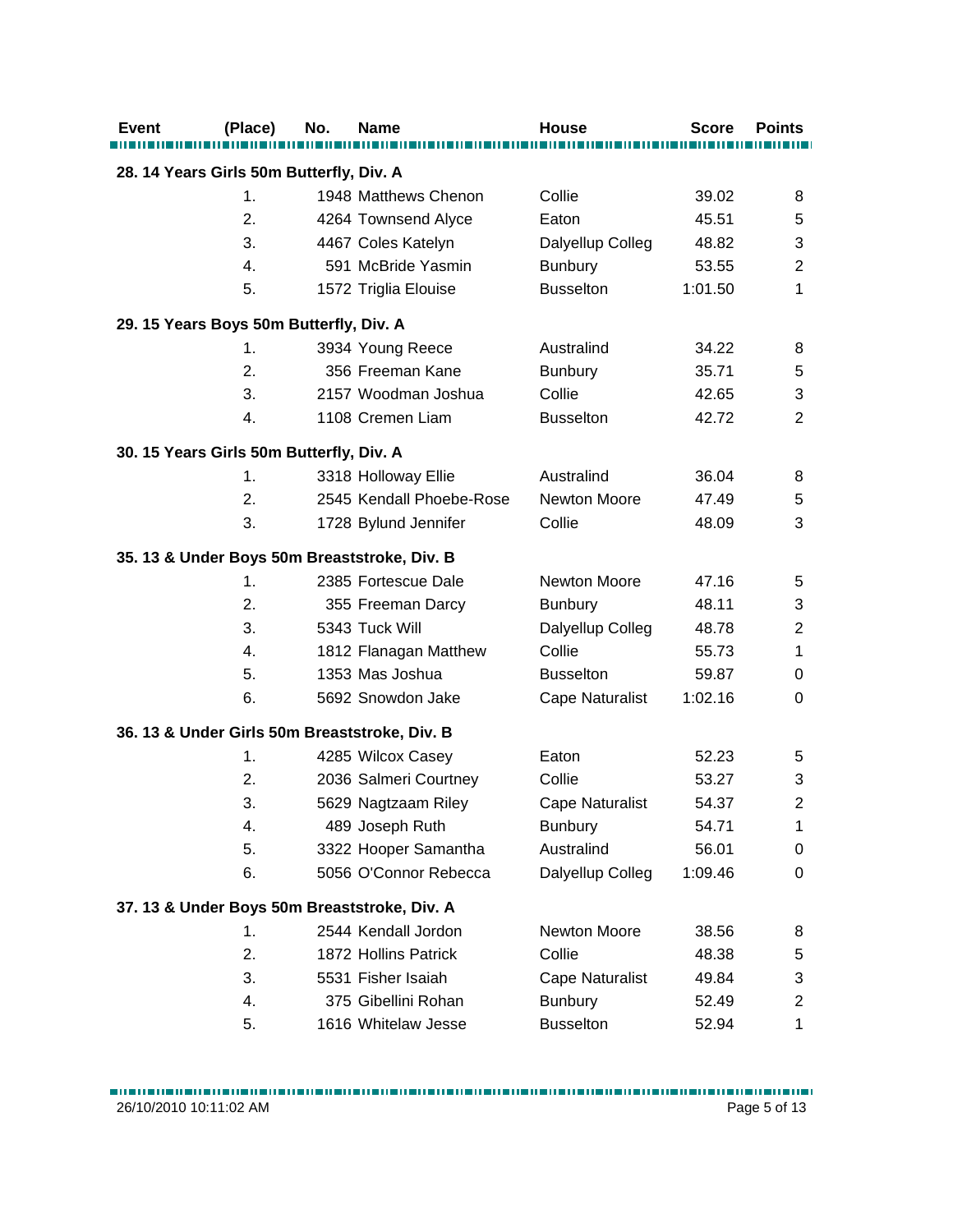| <b>Event</b>                                | (Place)       | No. | <b>Name</b>                                   | <b>House</b>           | <b>Score</b> | <b>Points</b>             |
|---------------------------------------------|---------------|-----|-----------------------------------------------|------------------------|--------------|---------------------------|
|                                             |               |     | 38. 13 & Under Girls 50m Breaststroke, Div. A |                        |              |                           |
|                                             | 1.            |     | 803 Smith Breana                              | <b>Bunbury</b>         | 44.56        | 8                         |
|                                             | 2.            |     | 2675 Nichols Darcie                           | Newton Moore           | 49.82        | 5                         |
|                                             | 3.            |     | 10000 wise nina                               | Cape Naturalist        | 56.05        | 3                         |
|                                             | 4.            |     | 3152 Duffield Keely                           | Australind             | 56.37        | $\overline{2}$            |
|                                             | 5.            |     | 2117 Turner Sarah                             | Collie                 | 58.61        | 1                         |
|                                             | 6.            |     | 4065 Hammond Stacey                           | Eaton                  | 58.88        | 0                         |
|                                             | 7.            |     | 4453 Clark Kaleisha                           | Dalyellup Colleg       | 1:07.63      | $\mathbf 0$               |
| 39. 14 Years Boys 50m Breaststroke, Div. B  |               |     |                                               |                        |              |                           |
|                                             | $\mathbf 1$ . |     | 188 Brookes Luke                              | <b>Bunbury</b>         | 43.99        | 5                         |
|                                             | 2.            |     | 2130 Vickers Alex                             | Collie                 | 44.43        | $\ensuremath{\mathsf{3}}$ |
|                                             | 3.            |     | 5644 Perry Arlo                               | <b>Cape Naturalist</b> | 49.32        | $\overline{2}$            |
|                                             | 4.            |     | 1135 Devenyns Logan                           | <b>Busselton</b>       | 52.64        | 1                         |
|                                             | 5.            |     | 4628 Gartrell Luke                            | Dalyellup Colleg       | 57.25        | $\mathbf 0$               |
| 40. 14 Years Girls 50m Breaststroke, Div. B |               |     |                                               |                        |              |                           |
|                                             | 1.            |     | 4122 Ladhams Terri                            | Eaton                  | 48.40        | 5                         |
|                                             | 2.            |     | 3472 McBride Taleesha                         | Australind             | 53.65        | 3                         |
|                                             | 3.            |     | 2155 Wishart Emily                            | Collie                 | 56.46        | $\overline{2}$            |
|                                             | 4.            |     | 1572 Triglia Elouise                          | <b>Busselton</b>       | 1:01.28      | 1                         |
|                                             | 5.            |     | 5197 Ryan Brittney                            | Dalyellup Colleg       | 1:11.39      | 0                         |
| 41. 14 Years Boys 50m Breaststroke, Div. A  |               |     |                                               |                        |              |                           |
|                                             | 1.            |     | 903 Walker Preston                            | <b>Bunbury</b>         | 42.68        | 8                         |
|                                             | 2.            |     | 1712 Bonnell Luke                             | Collie                 | 44.99        | 5                         |
|                                             | 3.            |     | 2355 Edwards Zachary                          | Newton Moore           | 45.75        | 3                         |
|                                             | 4.            |     | 3922 Wood Tyson                               | Australind             | 47.37        | $\overline{2}$            |
|                                             | 5.            |     | 968 Andersson Jake                            | <b>Busselton</b>       | 50.40        | 1                         |
|                                             | 6.            |     | 4495 Creevy Liam                              | Dalyellup Colleg       | 56.76        | 0                         |
| 42. 14 Years Girls 50m Breaststroke, Div. A |               |     |                                               |                        |              |                           |
|                                             | 1.            |     | 1948 Matthews Chenon                          | Collie                 | 46.88        | 8                         |
|                                             | 2.            |     | 641 Mountford Amy                             | <b>Bunbury</b>         | 48.75        | 5                         |
|                                             | 3.            |     | 2173 Alietti Nicole                           | Newton Moore           | 49.79        | 3                         |
|                                             | 4.            |     | 4174 Peacock Candyce                          | Eaton                  | 50.71        | $\overline{2}$            |
|                                             | 5.            |     | 3059 Campbell Alanah                          | Australind             | 54.03        | 1                         |
|                                             | 6.            |     | 1190 Fucile Pia-Maree                         | <b>Busselton</b>       | 1:01.93      | 0                         |
|                                             | 7.            |     | 5270 Stewart Tabatha                          | Dalyellup Colleg       | 1:04.98      | 0                         |
|                                             | 8.            |     | 5683 Seitz Rachel                             | Cape Naturalist        | 1:08.63      | 0                         |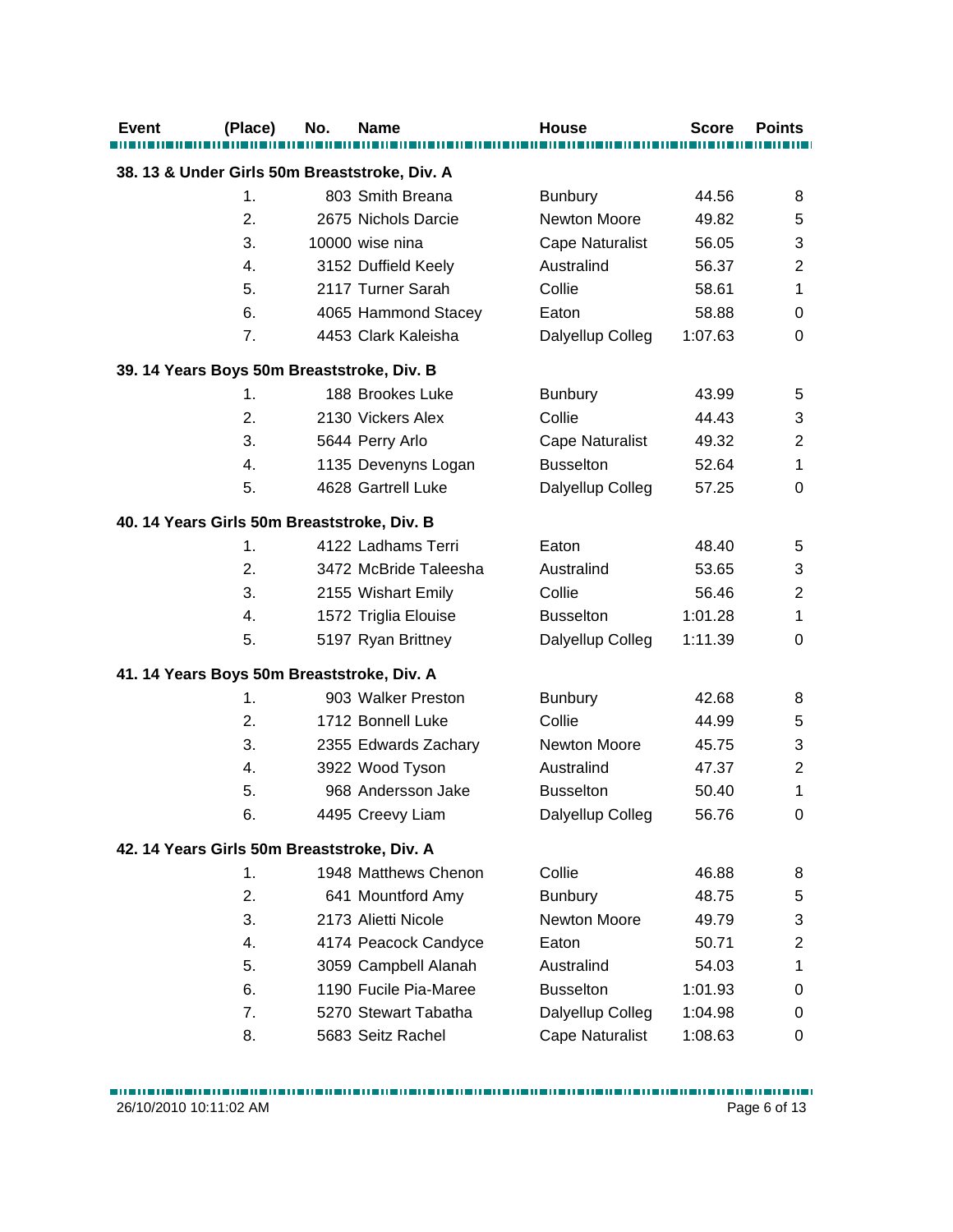| <b>Event</b>                                | (Place)       | No. | <b>Name</b>             | <b>House</b>           | <b>Score</b> | <b>Points</b>  |  |  |  |
|---------------------------------------------|---------------|-----|-------------------------|------------------------|--------------|----------------|--|--|--|
| 43. 15 Years Boys 50m Breaststroke, Div. B  |               |     |                         |                        |              |                |  |  |  |
|                                             | 1.            |     | 715 Piggott Braden      | <b>Bunbury</b>         | 45.83        | 5              |  |  |  |
|                                             | 2.            |     | 5507 Cox Luke           | <b>Cape Naturalist</b> | 47.41        | 3              |  |  |  |
|                                             | 3.            |     | 1835 Giblett Logan      | Collie                 | 51.64        | $\overline{2}$ |  |  |  |
|                                             | 4.            |     | 1146 Down Cameron       | <b>Busselton</b>       | 53.17        | 1              |  |  |  |
|                                             | 5.            |     | 2484 Horsfall James     | <b>Newton Moore</b>    | 53.34        | 0              |  |  |  |
|                                             | 6.            |     | 3320 Hooper Benjamin    | Australind             | 1:03.17      | $\mathbf 0$    |  |  |  |
| 44. 15 Years Girls 50m Breaststroke, Div. B |               |     |                         |                        |              |                |  |  |  |
|                                             | $\mathbf 1$ . |     | 1651 Yull Madeline      | <b>Busselton</b>       | 49.18        | 5              |  |  |  |
|                                             | 2.            |     | 131 Ball Joanna         | <b>Bunbury</b>         | 49.59        | 3              |  |  |  |
|                                             | 3.            |     | 3181 Erol Hazel         | Australind             | 51.03        | $\overline{2}$ |  |  |  |
|                                             | 4.            |     | 1703 Biffin Annabelle   | Collie                 | 52.40        | 1              |  |  |  |
|                                             | 5.            |     | 2228 Bolton Tayarna     | <b>Newton Moore</b>    | 1:01.67      | $\mathbf 0$    |  |  |  |
| 45. 15 Years Boys 50m Breaststroke, Div. A  |               |     |                         |                        |              |                |  |  |  |
|                                             | 1.            |     | 291 Deschamp Jack       | <b>Bunbury</b>         | 43.54        | 8              |  |  |  |
|                                             | 2.            |     | 3161 Eames Liam         | Australind             | 44.87        | 5              |  |  |  |
|                                             | 3.            |     | 4228 Sims Matthew       | Eaton                  | 44.92        | 3              |  |  |  |
|                                             | 4.            |     | 1014 Bigwood Jake       | <b>Busselton</b>       | 45.90        | $\overline{2}$ |  |  |  |
|                                             | 5.            |     | 2157 Woodman Joshua     | Collie                 | 45.96        | 1              |  |  |  |
| 46. 15 Years Girls 50m Breaststroke, Div. A |               |     |                         |                        |              |                |  |  |  |
|                                             | $\mathbf 1$ . |     | 2988 Bessell Jessica    | Australind             | 43.50        | 8              |  |  |  |
|                                             | 2.            |     | 867 Trigwell Ebony      | <b>Bunbury</b>         | 47.31        | 5              |  |  |  |
|                                             | 3.            |     | 1017 Blechynden Larissa | <b>Busselton</b>       | 50.25        | 3              |  |  |  |
|                                             | 4.            |     | 1730 Byrne Jacinta      | Collie                 | 53.52        | $\overline{2}$ |  |  |  |
|                                             | 5.            |     | 2775 Sheedy Jordan      | Newton Moore           | 56.81        | 1              |  |  |  |
| 51. 13 & Under Boys 100m Freestyle, Div. A  |               |     |                         |                        |              |                |  |  |  |
|                                             | 1.            |     | 2544 Kendall Jordon     | Newton Moore           | 1:01.86      | 8              |  |  |  |
|                                             | 2.            |     | 355 Freeman Darcy       | <b>Bunbury</b>         | 1:22.46      | 5              |  |  |  |
|                                             | 3.            |     | 5343 Tuck Will          | Dalyellup Colleg       | 1:30.91      | 3              |  |  |  |
|                                             | 4.            |     | 1386 Mickan Dillon      | <b>Busselton</b>       | 1:54.71      | $\overline{2}$ |  |  |  |
| 52. 13 & Under Girls 100m Freestyle, Div. A |               |     |                         |                        |              |                |  |  |  |
|                                             | $\mathbf 1$ . |     | 3933 Young Marnie       | Australind             | 1:23.76      | 8              |  |  |  |
|                                             | 2.            |     | 2093 Swan Caitlin       | Collie                 | 1:24.96      | 5              |  |  |  |
|                                             | 3.            |     | 414 Hammond Emily       | <b>Bunbury</b>         | 1:37.87      | 3              |  |  |  |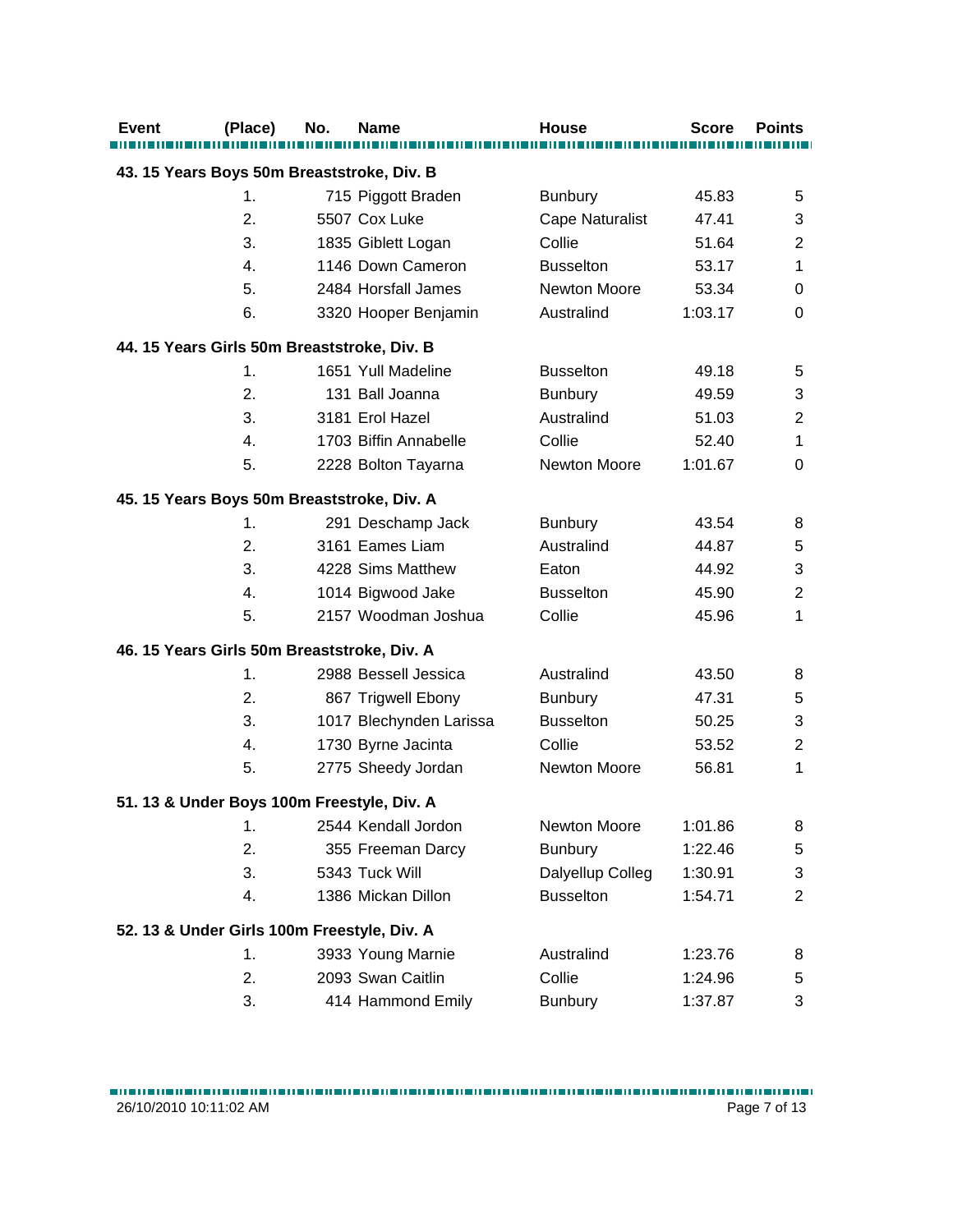| <b>Event</b> | (Place)                                   | No. | <b>Name</b>                                     | <b>House</b>        | <b>Score</b> | <b>Points</b>    |
|--------------|-------------------------------------------|-----|-------------------------------------------------|---------------------|--------------|------------------|
|              | 53. 14 Years Boys 100m Freestyle, Div. A  |     |                                                 |                     |              |                  |
|              | 1.                                        |     | 3922 Wood Tyson                                 | Australind          | 1:10.18      | 8                |
|              | 2.                                        |     | 876 Underwood Luke                              | <b>Bunbury</b>      | 1:17.74      | 5                |
|              | 3.                                        |     | 1712 Bonnell Luke                               | Collie              | 1:22.44      | 3                |
|              | 4.                                        |     | 2355 Edwards Zachary                            | Newton Moore        | 1:26.52      | $\boldsymbol{2}$ |
|              | 5.                                        |     | 1135 Devenyns Logan                             | <b>Busselton</b>    | 1:33.08      | 1                |
|              | 6.                                        |     | 4516 Daws Brandon                               | Dalyellup Colleg    | 1:38.14      | 0                |
|              | 54. 14 Years Girls 100m Freestyle, Div. A |     |                                                 |                     |              |                  |
|              | 1.                                        |     | 1948 Matthews Chenon                            | Collie              | 1:18.35      | 8                |
|              | 2.                                        |     | 4174 Peacock Candyce                            | Eaton               | 1:31.22      | 5                |
|              | 3.                                        |     | 641 Mountford Amy                               | <b>Bunbury</b>      | 1:31.35      | 3                |
|              | 4.                                        |     | 4467 Coles Katelyn                              | Dalyellup Colleg    | 1:40.76      | $\overline{c}$   |
|              | 5.                                        |     | 1556 Taylor Karly                               | <b>Busselton</b>    | 1:40.88      | 1                |
|              | 55. 15 Years Boys 100m Freestyle, Div. A  |     |                                                 |                     |              |                  |
|              | 1.                                        |     | 3161 Eames Liam                                 | Australind          | 1:08.70      | 8                |
|              | 2.                                        |     | 356 Freeman Kane                                | <b>Bunbury</b>      | 1:08.94      | 5                |
|              | 3.                                        |     | 1014 Bigwood Jake                               | <b>Busselton</b>    | 1:22.09      | 3                |
|              | 4.                                        |     | 2021 Pullan Blake                               | Collie              | 1:47.08      | $\boldsymbol{2}$ |
|              | 5.                                        |     | 2348 Drummond Joel                              | Newton Moore        |              | 1                |
|              | 5.                                        |     | 4228 Sims Matthew                               | Eaton               |              | 1                |
|              | 56. 15 Years Girls 100m Freestyle, Div. A |     |                                                 |                     |              |                  |
|              | 1.                                        |     | 2987 Bessell Emily                              | Australind          | 1:00.79      | 8                |
|              | 2.                                        |     | 2676 Nichols Georgianne                         | <b>Newton Moore</b> | 1:26.95      | 5                |
|              | 3.                                        |     | 131 Ball Joanna                                 | <b>Bunbury</b>      | 1:29.03      | 3                |
|              | 4.                                        |     | 1017 Blechynden Larissa                         | <b>Busselton</b>    | 1:35.50      | $\mathbf{2}$     |
|              | 5.                                        |     | 1730 Byrne Jacinta                              | Collie              | 1:41.17      | 1                |
|              |                                           |     | 59. 15 & Under Girls 4x50m Medley Relay, Div. A |                     |              |                  |
|              | 1.                                        |     | 1 Australind - Team                             | Australind          | 2:38.33      | 13               |
|              | 2.                                        |     | 3 Collie - Team                                 | Collie              | 3:00.04      | 8                |
|              | 3.                                        |     | 17 Eaton - Team                                 | Eaton               | 3:13.21      | 5                |
|              | 4.                                        |     | 15 Bunbury - Team                               | <b>Bunbury</b>      | 3:15.75      | 3                |
|              | 5.                                        |     | 7 Newton Moore - Team                           | Newton Moore        | 3:15.77      | $\overline{c}$   |
|              | 6.                                        |     | 2 Busselton - Team                              | <b>Busselton</b>    | 3:36.03      | 0                |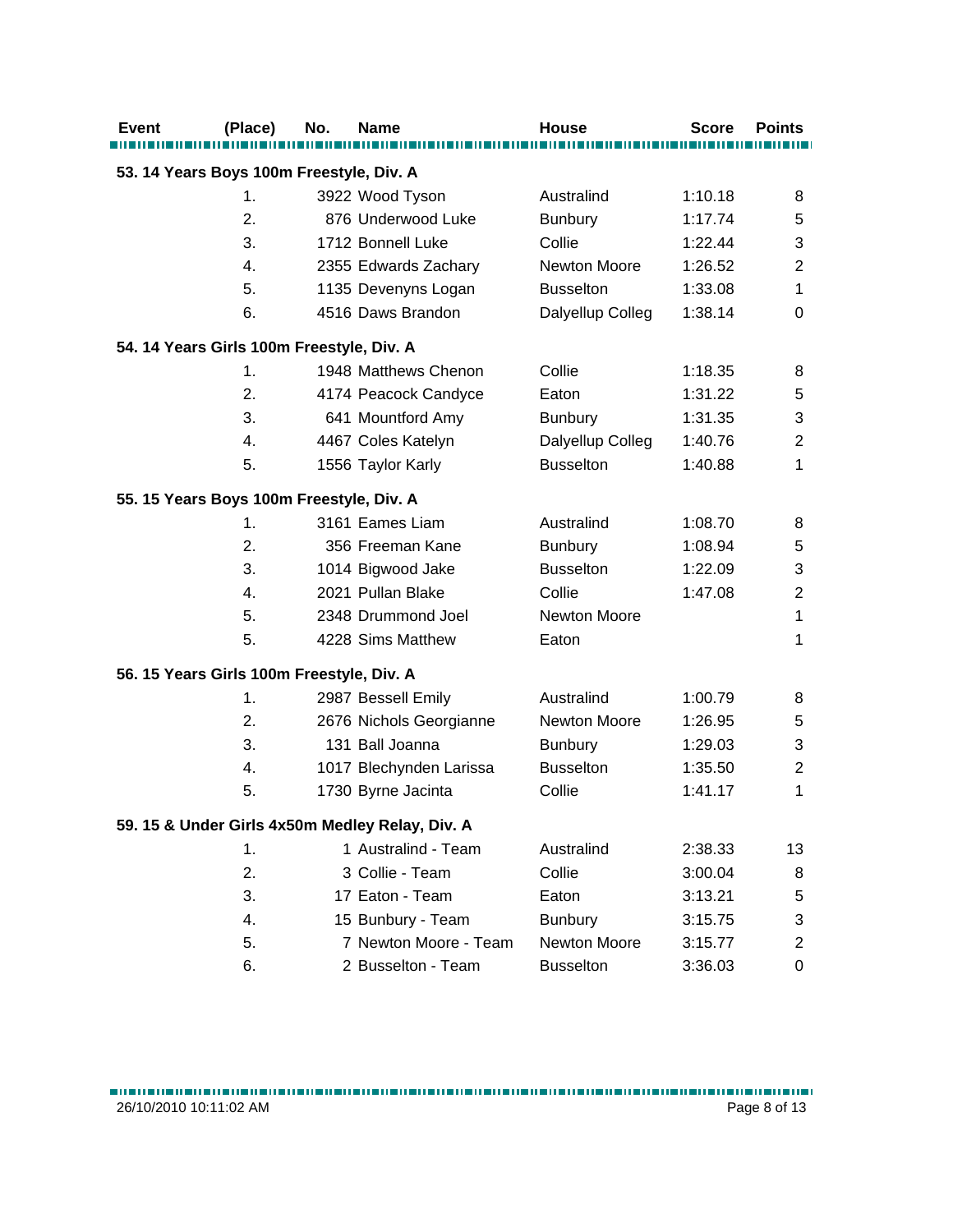| Event | (Place)        | No. | Name                                           | <b>House</b>           | <b>Score</b> | <b>Points</b>    |
|-------|----------------|-----|------------------------------------------------|------------------------|--------------|------------------|
|       |                |     | 60. 15 & Under Boys 4x50m Medley Relay, Div. A |                        |              |                  |
|       | 1.             |     | 1 Australind - Team                            | Australind             | 2:30.60      | 13               |
|       | 2.             |     | 15 Bunbury - Team                              | <b>Bunbury</b>         | 2:34.33      | 8                |
|       | 3.             |     | 7 Newton Moore - Team                          | Newton Moore           | 2:50.83      | 5                |
|       | 4.             |     | 3 Collie - Team                                | Collie                 | 2:53.17      | 3                |
|       | 5.             |     | 2 Busselton - Team                             | <b>Busselton</b>       | 3:12.44      | $\overline{2}$   |
|       |                |     | 63. 13 & Under Boys 50m Backstroke, Div. B     |                        |              |                  |
|       | 1.             |     | 355 Freeman Darcy                              | <b>Bunbury</b>         | 42.23        | 5                |
|       | 3.             |     | 4530 Delsing Ryan                              | Dalyellup Colleg       | 50.37        | $\boldsymbol{2}$ |
|       | 4.             |     | 1616 Whitelaw Jesse                            | <b>Busselton</b>       | 58.20        | 1                |
|       | 5.             |     | 1812 Flanagan Matthew                          | Collie                 | 1:04.83      | $\Omega$         |
|       |                |     | 64. 13 & Under Girls 50m Backstroke, Div. B    |                        |              |                  |
|       | 1.             |     | 5501 Cockman Kelli                             | <b>Cape Naturalist</b> | 45.96        | 5                |
|       | 2.             |     | 2675 Nichols Darcie                            | Newton Moore           | 47.31        | 3                |
|       | 3.             |     | 2036 Salmeri Courtney                          | Collie                 | 50.86        | $\overline{2}$   |
|       | $\mathbf{4}$ . |     | 801 Smillie Sophie                             | <b>Bunbury</b>         | 59.49        | 1                |
|       | 5.             |     | 3489 McKenzie Caitlyn                          | Australind             | 1:00.47      | 0                |
|       | 6.             |     | 4453 Clark Kaleisha                            | Dalyellup Colleg       | 1:20.60      | 0                |
|       |                |     | 65. 13 & Under Boys 50m Backstroke, Div. A     |                        |              |                  |
|       | 1.             |     | 2544 Kendall Jordon                            | Newton Moore           | 34.36        | 8                |
|       | 2.             |     | 375 Gibellini Rohan                            | <b>Bunbury</b>         | 48.54        | 5                |
|       | 3.             |     | 5531 Fisher Isaiah                             | <b>Cape Naturalist</b> | 48.67        | 3                |
|       | 4.             |     | 1872 Hollins Patrick                           | Collie                 | 51.06        | $\overline{2}$   |
|       | 5.             |     | 1386 Mickan Dillon                             | <b>Busselton</b>       | 58.04        | 1                |
|       |                |     | 66. 13 & Under Girls 50m Backstroke, Div. A    |                        |              |                  |
|       | 1.             |     | 803 Smith Breana                               | <b>Bunbury</b>         | 40.59        | 8                |
|       | 2.             |     | 4285 Wilcox Casey                              | Eaton                  | 43.30        | 5                |
|       | 3.             |     | 3322 Hooper Samantha                           | Australind             | 46.72        | 3                |
|       | 4.             |     | 2117 Turner Sarah                              | Collie                 | 48.38        | $\boldsymbol{2}$ |
|       | 5.             |     | 10000 wise nina                                | <b>Cape Naturalist</b> | 49.67        | 1                |
|       | 6.             |     | 2641 Merritt Hannah                            | Newton Moore           | 51.80        | 0                |
|       | 7.             |     | 5056 O'Connor Rebecca                          | Dalyellup Colleg       | 53.94        | 0                |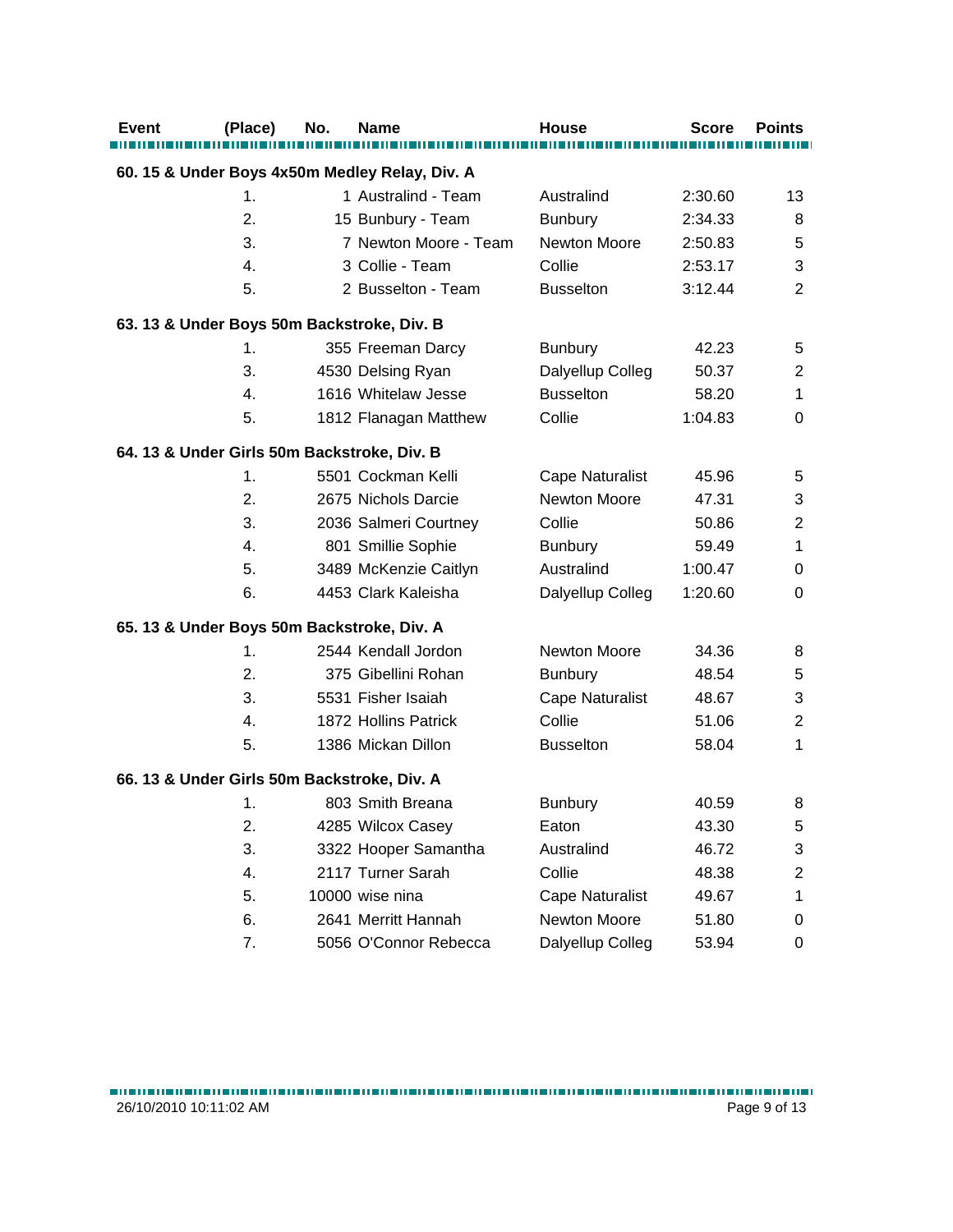| Event                  | (Place)                                   | No. | <b>Name</b>               | <b>House</b>           | <b>Score</b> | <b>Points</b>    |
|------------------------|-------------------------------------------|-----|---------------------------|------------------------|--------------|------------------|
|                        | 67. 14 Years Boys 50m Backstroke, Div. B  |     |                           |                        |              |                  |
|                        | $\mathbf 1$ .                             |     | 3070 Cassidy Brett        | Australind             | 48.74        | 5                |
|                        | $\overline{2}$ .                          |     | 136 Barbetti Kaleb        | <b>Bunbury</b>         | 48.91        | 3                |
|                        | 3.                                        |     | 1966 Merema Jayson        | Collie                 | 51.86        | $\overline{2}$   |
|                        | 4.                                        |     | 5644 Perry Arlo           | <b>Cape Naturalist</b> | 52.30        | 1                |
|                        | 5.                                        |     | 968 Andersson Jake        | <b>Busselton</b>       | 1:00.87      | 0                |
|                        | 68. 14 Years Girls 50m Backstroke, Div. B |     |                           |                        |              |                  |
|                        | 1.                                        |     | 1903 King Sheridan        | Collie                 | 47.50        | 5                |
|                        | 2.                                        |     | 4174 Peacock Candyce      | Eaton                  | 49.00        | 3                |
|                        | 3.                                        |     | 591 McBride Yasmin        | <b>Bunbury</b>         | 50.76        | $\mathbf{2}$     |
|                        | 4.                                        |     | 5623 Morley-Smith Jessica | Cape Naturalist        | 51.09        | 1                |
|                        | 5.                                        |     | 4581 Engels Nicola        | Dalyellup Colleg       | 55.44        | 0                |
|                        | 69. 14 Years Boys 50m Backstroke, Div. A  |     |                           |                        |              |                  |
|                        | 1.                                        |     | 3922 Wood Tyson           | Australind             | 39.57        | 8                |
|                        | 2.                                        |     | 1186 Francis Perry        | <b>Busselton</b>       | 42.76        | 5                |
|                        | 3.                                        |     | 188 Brookes Luke          | <b>Bunbury</b>         | 42.84        | 3                |
|                        | 4.                                        |     | 2130 Vickers Alex         | Collie                 | 44.61        | $\overline{2}$   |
|                        | 5.                                        |     | 5647 Petrelis Jordan      | <b>Cape Naturalist</b> | 45.44        | 1                |
|                        | 70. 14 Years Girls 50m Backstroke, Div. A |     |                           |                        |              |                  |
|                        | 1.                                        |     | 1948 Matthews Chenon      | Collie                 | 40.95        | 8                |
|                        | 2.                                        |     | 4264 Townsend Alyce       | Eaton                  | 43.47        | 5                |
|                        | 3.                                        |     | 641 Mountford Amy         | <b>Bunbury</b>         | 47.98        | 3                |
|                        | 4.                                        |     | 3800 Taylor Ashley        | Australind             | 49.21        | $\overline{c}$   |
|                        | 5.                                        |     | 4467 Coles Katelyn        | Dalyellup Colleg       | 52.43        | 1                |
|                        | 6.                                        |     | 5509 Crute Holly          | <b>Cape Naturalist</b> | 53.12        | 0                |
|                        | 71. 15 Years Boys 50m Backstroke, Div. B  |     |                           |                        |              |                  |
|                        | 1.                                        |     | 3161 Eames Liam           | Australind             | 40.74        | 5                |
|                        | 2.                                        |     | 1255 Hislop Mason         | <b>Busselton</b>       | 42.05        | 3                |
|                        | 3.                                        |     | 715 Piggott Braden        | <b>Bunbury</b>         | 42.24        | $\boldsymbol{2}$ |
|                        | 4.                                        |     | 2484 Horsfall James       | Newton Moore           | 46.07        | 1                |
|                        | 5.                                        |     | 5669 Riley Blake          | <b>Cape Naturalist</b> | 49.19        | 0                |
|                        | 72. 15 Years Girls 50m Backstroke, Div. B |     |                           |                        |              |                  |
|                        | 1.                                        |     | 3181 Erol Hazel           | Australind             | 43.22        | 5                |
|                        | 2.                                        |     | 800 Smillie Hannah        | <b>Bunbury</b>         | 50.78        | 3                |
|                        | 3.                                        |     | 1346 Magistro Emily       | <b>Busselton</b>       | 50.99        | $\overline{2}$   |
|                        | 4.                                        |     | 2583 Lee Rhainey          | Newton Moore           | 51.25        | 1                |
|                        | 5.                                        |     | 1703 Biffin Annabelle     | Collie                 | 1:00.50      | 0                |
| 26/10/2010 10:11:02 AM |                                           |     |                           |                        |              | Page 10 of 13    |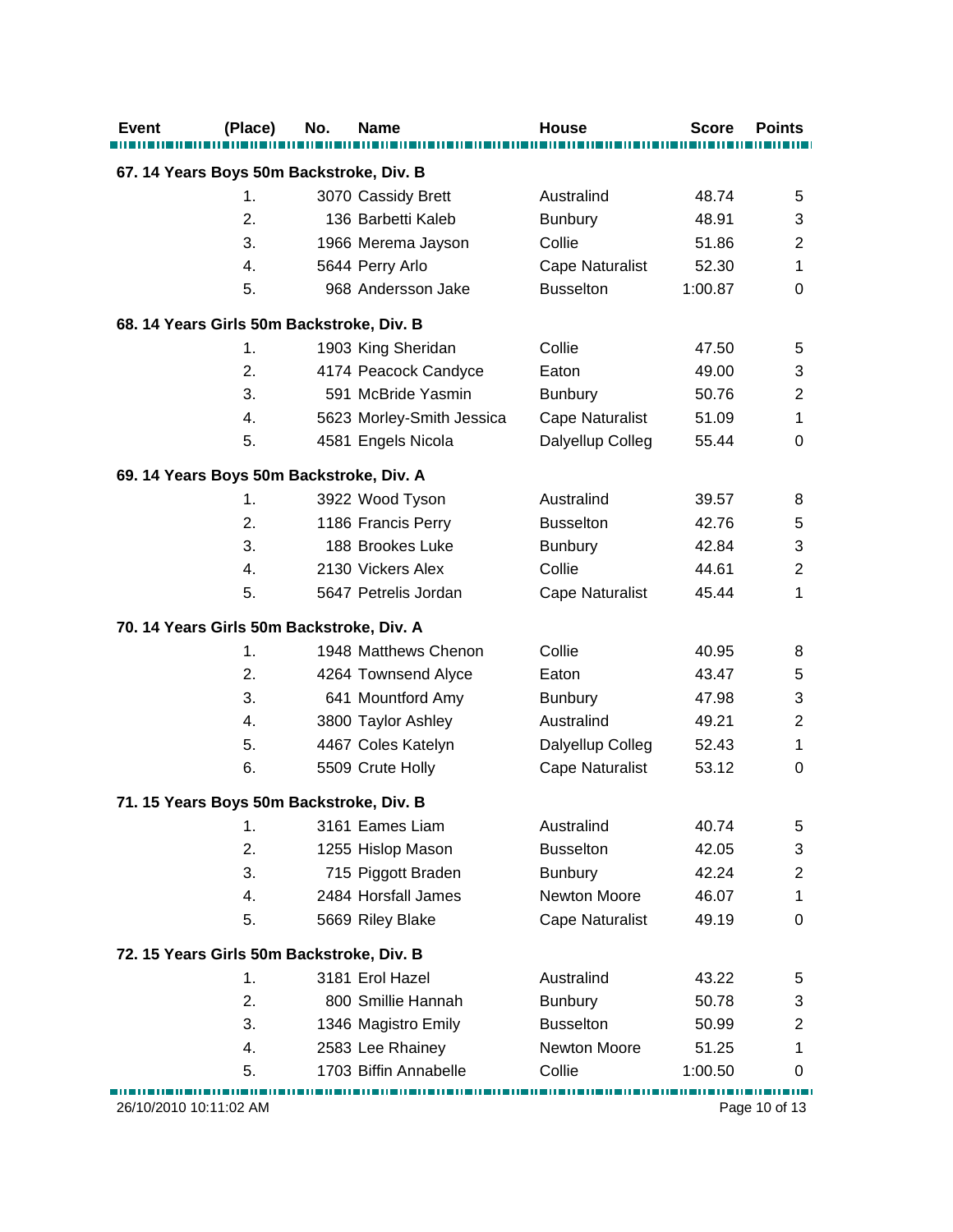| <b>Event</b> | (Place)                                            | No. | <b>Name</b>                                    | House                  | <b>Score</b> | <b>Points</b>             |
|--------------|----------------------------------------------------|-----|------------------------------------------------|------------------------|--------------|---------------------------|
|              |                                                    |     |                                                |                        |              |                           |
|              | 73. 15 Years Boys 50m Backstroke, Div. A           |     |                                                |                        |              |                           |
|              | 1.                                                 |     | 356 Freeman Kane                               | <b>Bunbury</b>         | 36.11        | 8                         |
|              | 2.                                                 |     | 3934 Young Reece                               | Australind             | 39.92        | 5                         |
|              | 3.                                                 |     | 1108 Cremen Liam                               | <b>Busselton</b>       | 40.73        | $\ensuremath{\mathsf{3}}$ |
|              | 4.                                                 |     | 2157 Woodman Joshua                            | Collie                 | 43.05        | $\overline{2}$            |
|              | 74. 15 Years Girls 50m Backstroke, Div. A          |     |                                                |                        |              |                           |
|              | 1.                                                 |     | 3318 Holloway Ellie                            | Australind             | 36.08        | 8                         |
|              | 2.                                                 |     | 867 Trigwell Ebony                             | <b>Bunbury</b>         | 46.81        | 5                         |
|              | 3.                                                 |     | 2545 Kendall Phoebe-Rose                       | Newton Moore           | 49.72        | 3                         |
|              | 4.                                                 |     | 1728 Bylund Jennifer                           | Collie                 | 50.66        | $\overline{c}$            |
|              | 5.                                                 |     | 1451 Price Natasha                             | <b>Busselton</b>       | 56.02        | 1                         |
|              |                                                    |     | 79. 13 & Under Girls 100m Breaststroke, Div. A |                        |              |                           |
|              | 1.                                                 |     | 803 Smith Breana                               | <b>Bunbury</b>         | 1:41.73      | 8                         |
|              | 2.                                                 |     | 3933 Young Marnie                              | Australind             | 1:48.57      | 5                         |
|              | 3.                                                 |     | 2036 Salmeri Courtney                          | Collie                 | 2:00.65      | 3                         |
|              | 4.                                                 |     | 5629 Nagtzaam Riley                            | <b>Cape Naturalist</b> | 2:05.29      | $\overline{2}$            |
|              |                                                    |     |                                                |                        |              |                           |
|              |                                                    |     | 80. 13 & Under Boys 100m Breaststroke, Div. A  |                        |              |                           |
|              | 1.                                                 |     | 2544 Kendall Jordon                            | Newton Moore           | 1:24.36      | 8                         |
|              | 2.                                                 |     | 1872 Hollins Patrick                           | Collie                 | 1:38.38      | 5                         |
|              | 3.                                                 |     | 1386 Mickan Dillon                             | <b>Busselton</b>       | 2:02.20      | 3                         |
|              | 4.                                                 |     | 5649 Phrommak Wachirawit                       | <b>Cape Naturalist</b> | 2:03.18      | $\overline{2}$            |
|              | 81. 14 Years Girls 100m Breaststroke, Div. A       |     |                                                |                        |              |                           |
|              | 1.                                                 |     | 1948 Matthews Chenon                           | Collie                 | 1:48.46      | 8                         |
|              | 2.                                                 |     | 591 McBride Yasmin                             | <b>Bunbury</b>         | 1:59.11      | 5                         |
|              | 3.                                                 |     | 1556 Taylor Karly                              | <b>Busselton</b>       | 2:13.17      | 3                         |
|              | 82. 14 Years Boys 100m Breaststroke, Div. A        |     |                                                |                        |              |                           |
|              | 1.                                                 |     | 903 Walker Preston                             | Bunbury                | 1:36.76      | 8                         |
|              | 2.                                                 |     | 2130 Vickers Alex                              | Collie                 | 1:45.53      | 5                         |
|              | 3.                                                 |     | 2355 Edwards Zachary                           | <b>Newton Moore</b>    | 1:50.40      | 3                         |
|              | 4.                                                 |     | 3370 Kefalianos Stamatis                       | Australind             | 1:57.40      | $\overline{2}$            |
|              |                                                    |     |                                                |                        |              |                           |
|              | 83. 15 Years Girls 100m Breaststroke, Div. A<br>1. |     | 2988 Bessell Jessica                           | Australind             | 1:35.43      |                           |
|              | 2.                                                 |     | 1651 Yull Madeline                             | <b>Busselton</b>       | 1:55.10      | 8                         |
|              | 3.                                                 |     | 800 Smillie Hannah                             |                        |              | 5                         |
|              |                                                    |     |                                                | <b>Bunbury</b>         | 2:11.30      | 3                         |
|              | 4.                                                 |     | 1703 Biffin Annabelle                          | Collie                 | 2:12.82      | $\overline{2}$            |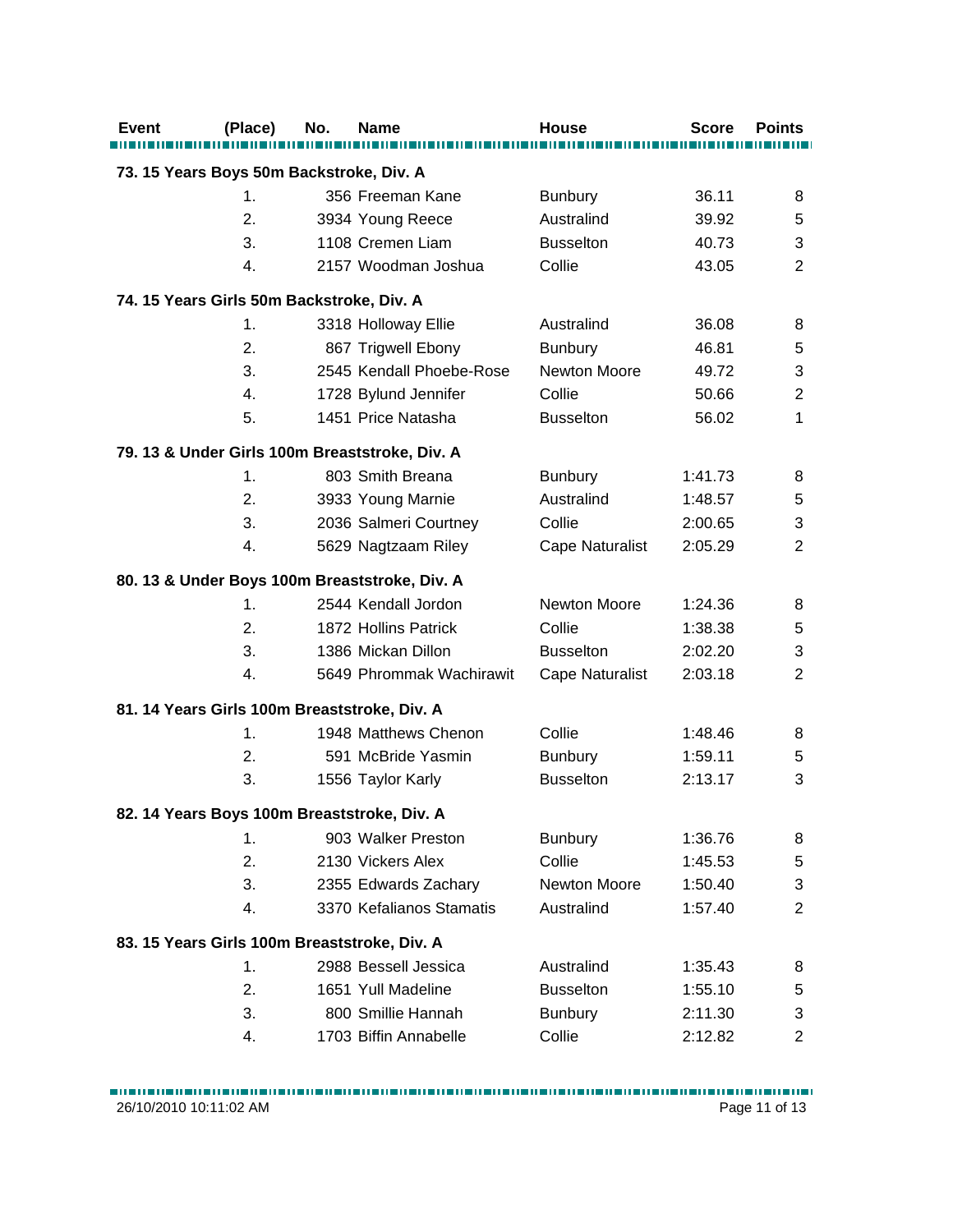| <b>Event</b>                                | (Place) | No. | <b>Name</b>                                      | <b>House</b>           | <b>Score</b> | <b>Points</b>             |
|---------------------------------------------|---------|-----|--------------------------------------------------|------------------------|--------------|---------------------------|
|                                             |         |     |                                                  |                        |              |                           |
| 84. 15 Years Boys 100m Breaststroke, Div. A |         |     |                                                  |                        |              |                           |
|                                             | 1.      |     | 291 Deschamp Jack                                | <b>Bunbury</b>         | 1:35.00      | 8                         |
|                                             | 2.      |     | 3161 Eames Liam                                  | Australind             | 1:38.92      | 5                         |
|                                             | 3.      |     | 4228 Sims Matthew                                | Eaton                  | 1:42.41      | $\ensuremath{\mathsf{3}}$ |
|                                             | 4.      |     | 1645 Wood Joshua                                 | <b>Busselton</b>       | 1:42.67      | $\overline{2}$            |
|                                             | 5.      |     | 1014 Bigwood Jake                                | <b>Busselton</b>       | 1:47.10      | 1                         |
|                                             |         |     | 87. 13 Years Girls 4x50m Freestyle Relay, Div. A |                        |              |                           |
|                                             | 1.      |     | 3 Collie - Team                                  | Collie                 | 2:49.27      | 13                        |
|                                             | 2.      |     | 15 Bunbury - Team                                | <b>Bunbury</b>         | 2:51.75      | 8                         |
|                                             | 3.      |     | 1 Australind - Team                              | Australind             | 2:54.89      | 5                         |
|                                             |         |     | 88. 13 Years Boys 4x50m Freestyle Relay, Div. A  |                        |              |                           |
|                                             | 1.      |     | 7 Newton Moore - Team                            | Newton Moore           | 2:29.79      | 13                        |
|                                             | 2.      |     | 15 Bunbury - Team                                | <b>Bunbury</b>         | 2:36.73      | 8                         |
|                                             | 3.      |     | 5 Cape Naturaliste - Tea                         | <b>Cape Naturalist</b> | 2:56.27      | 5                         |
|                                             |         |     | 89. 14 Years Girls 4x50m Freestyle Relay, Div. A |                        |              |                           |
|                                             | 1.      |     | 3 Collie - Team                                  | Collie                 | 2:36.92      | 13                        |
|                                             | 2.      |     | 17 Eaton - Team                                  | Eaton                  | 2:43.92      | 8                         |
|                                             | 3.      |     | 15 Bunbury - Team                                | <b>Bunbury</b>         | 2:51.26      | 5                         |
|                                             | 4.      |     | 5 Cape Naturaliste - Tea                         | Cape Naturalist        | 2:56.20      | 3                         |
|                                             | 5.      |     | 7 Newton Moore - Team                            | Newton Moore           | 3:03.52      | $\overline{2}$            |
|                                             | 6.      |     | 3 Collie - Team                                  | Collie                 | 3:11.94      | 0                         |
|                                             |         |     | 90. 14 Years Boys 4x50m Freestyle Relay, Div. A  |                        |              |                           |
|                                             | 1.      |     | 15 Bunbury - Team                                | <b>Bunbury</b>         | 2:21.43      | 13                        |
|                                             | 2.      |     | 3 Collie - Team                                  | Collie                 | 2:32.39      | 8                         |
|                                             | 3.      |     | 2 Busselton - Team                               | <b>Busselton</b>       | 2:35.66      | 5                         |
|                                             | 4.      |     | 5 Cape Naturaliste - Tea                         | <b>Cape Naturalist</b> | 2:36.92      | 3                         |
|                                             | 5.      |     | 7 Newton Moore - Team                            | Newton Moore           | 2:47.97      | 2                         |
|                                             |         |     | 91. 15 Years Girls 4x50m Freestyle Relay, Div. A |                        |              |                           |
|                                             | 1.      |     | 1 Australind - Team                              | Australind             | 2:22.82      | 13                        |
|                                             | 2.      |     | 7 Newton Moore - Team                            | Newton Moore           | 2:39.75      | 8                         |
|                                             | 3.      |     | 15 Bunbury - Team                                | <b>Bunbury</b>         | 2:41.61      | 5                         |
|                                             | 4.      |     | 3 Collie - Team                                  | Collie                 | 2:48.01      | 3                         |
|                                             | 5.      |     | 17 Eaton - Team                                  | Eaton                  | 2:48.52      | $\overline{2}$            |
|                                             | 6.      |     | 2 Busselton - Team                               | <b>Busselton</b>       | 3:06.06      | 0                         |